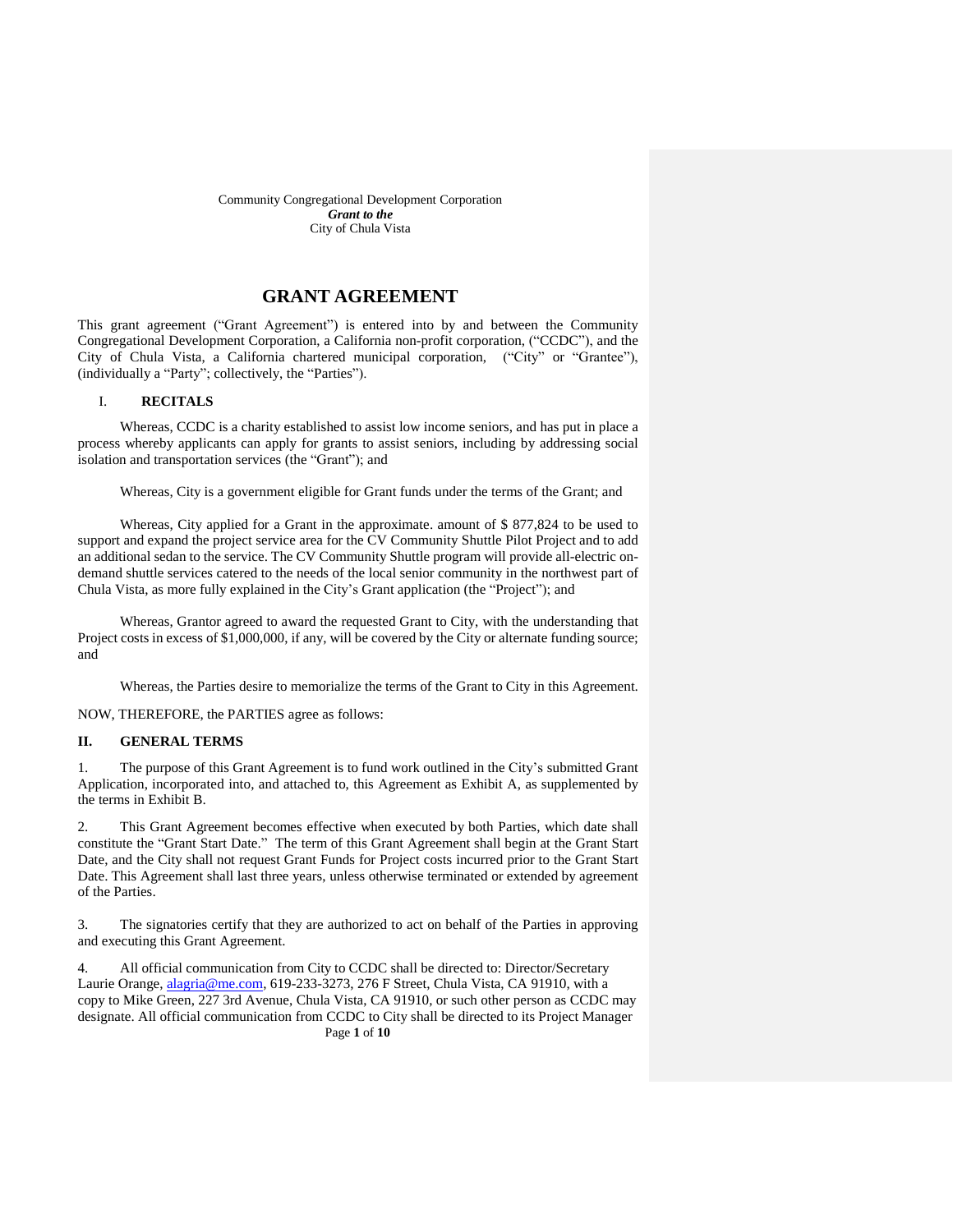at: Dennis Gakunga, Chief Sustainability Officer, dgakunga@chulavistaca.gov 619-476-5355, 276 Fourth Avenue | Chula Vista, CA 91910 or such other person as City may designate.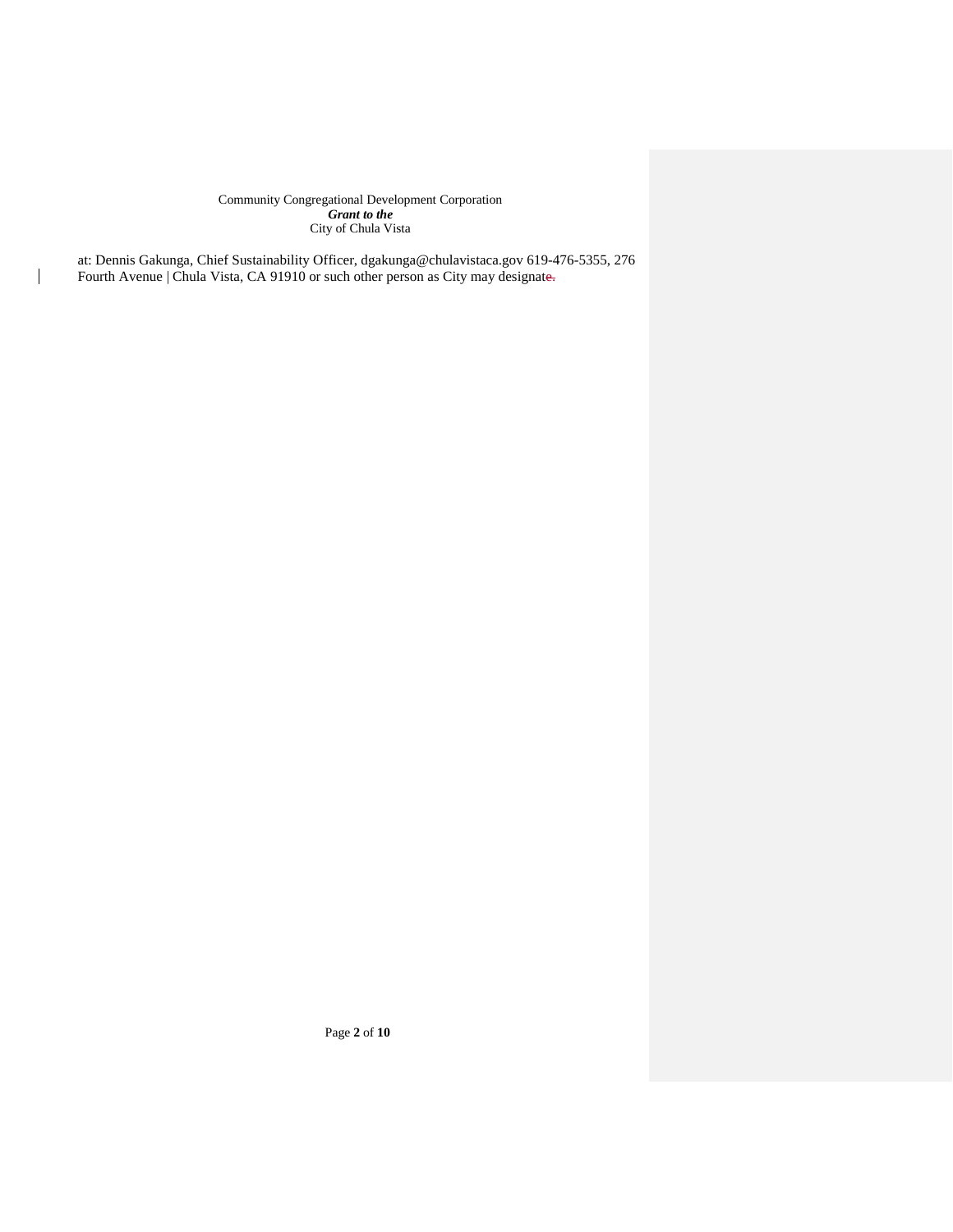## **III. PROJECT EXECUTION AND SCOPE**

1. CCDC hereby grants to City a sum of money ("Grant Funds") in an amount not-to-exceed \$1,000,000, in consideration of and on condition that the sum be expended in carrying out the purposes as set forth in the description of Project in this Grant Agreement and its attachments and under the terms and conditions set forth in this Grant Agreement.

2. The City shall expend Grant Funds only in furtherance of the Project, in accordance with this Grant Agreement and all Exhibits hereto. The total amount of the Grant Funds shall not be increased without a written agreement between the Parties. Any Project costs which exceed the Grant Funds shall be the responsibility of the City or other funding source, not CCDC.

3. City shall at all times ensure that Project complies with all state and local laws.

4. The terms and conditions of this Grant Agreement, its attachments and exhibits constitute and contain the entire Grant Agreement and understanding between the Parties, and may not be contradicted by evidence of any prior or contemporaneous oral agreement.

## **IV. MODIFICATIONS, AMENDMENTS, AND EXTENSIONS**

1. No amendment, modification, or variation of the terms of this Grant Agreement shall be valid unless made in writing, agreed to, and signed by both Parties.

2. Any request by the City or CCDC for amendments to this Agreement, or to the Project, shall be in writing stating the amendment request and reason for the request. The Parties shall make requests in a timely manner and the responding Party shall respond to such requests within thirty days of receipt. Minor task modifications and staff adjustments do not require amendment of this Grant Agreement. All change notifications shall be made in writing and include a description of the proposed change and the reasons for the change. Any modification or alteration in the Project must also comply with all current laws and regulations.

### **V. FINANCIAL RECORDS AND REPORTING**

- 1. City shall maintain satisfactory financial accounts, documents, and records for the Project and will make them available to CCDC for auditing at reasonable times. City shall retain such financial accounts, documents, and records for two years after final payment and one year following an audit, whichever is the later date.
- 2. City shall use applicable Generally Accepted Accounting Principles (GAAP), unless otherwise agreed to by the Parties, and shall maintain adequate supporting documentation in such detail so as to provide an audit trail of receipts, expenditures, and disbursements.

3. Within six months of receiving Grant Funds, and again at Project completion (as defined in section II2 above), the City will submit to CCDC an expenditure report or receipts, evidencing the expenditure of Grant Funds on the Project and in accordance with the terms of the Grant.

**Commented [1]:**  Section VI refers to payment. I added term language to show this is a three year grant.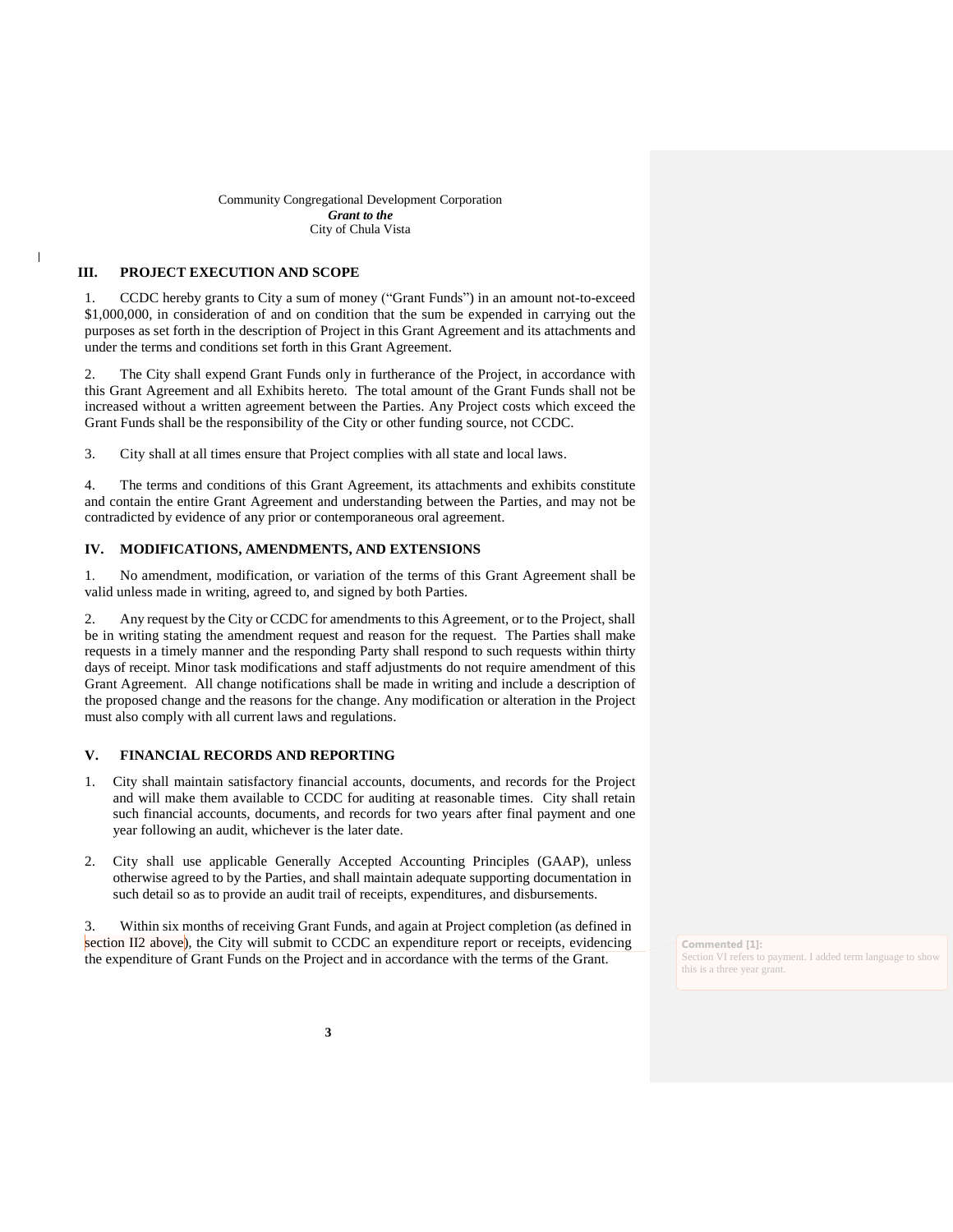4. Subcontractor(s) employed by the City and paid with moneys under the terms of this Grant Agreement, shall be responsible for maintaining accounting records in the same manner as required of City.

## **VI. PAYMENT**

Throughout the term of the Grant Agreement, CCDC shall pay Grant Funds to the City as follows: At the commencement of this Agreement as defined in II2 above, CCDC shall pay City \$119,767. At the commencement of the second year of this Agreement, CCDC shall pay City \$122, 243. During the third year of this Agreement, CCDC will make quarterly payments based on approved Project costs contained in invoices submitted by the City's Contractor/Service Provider for the Project in a cumulative amount not to exceed \$1,000,000. Upon receipt of a Project invoice from the Contractor/Service Provider, City will review and submit a request for Grant Funds to CCDC. Upon receipt of a request for Grant Funds, CCDC shall make payment to City for approved Grant Funds by no later than thirty (30) days after receipt of City's request.

## **VII. TERMINATION**

Either Party shall have the right to terminate this Grant Agreement at any time upon thirty days' written notice to the other Party. In the case of such termination, CCDC shall only be responsible for paying to City Grant Funds in the amount of costs incurred on the Project up until the date of termination. City shall provide to CCDC an expenditure report or receipts, evidencing such costs incurred.

### **VIII. INDEMNITY AND HOLD HARMLESS**

To the maximum extent allowed by law, City shall indemnify, hold harmless and defend CCDC, its officers, directors, agents and employees against any and all claims, demands, damages, costs, expenses or liability arising out of the Project or this Grant Agreement, except for liability arising out of the gross negligence or willful misconduct of CCDC, its officers, agents or employees.

## **IX. SEVERABILITY**

If any provision of this Grant Agreement or the application thereof is held invalid, that invalidity shall not affect other provisions or applications of this Grant Agreement which can be given effect without the invalid provision or application, and to this end, the provisions of this Grant Agreement are severable.

## **X. WAIVER**

No term or provision hereof will be considered waived by either Party, and no breach excused by either Party, unless such waiver or consent is in writing and signed on behalf of the Party against whom the waiver is asserted. No consent by either Party to, or waiver of, a breach by either Party, whether expressed or implied, will constitute consent to, waiver of or excuse of any other, different or subsequent breach by either Party.

## **XI. GOVERNING LAW/VENUE**

#### **Commented [2]:**

CCDC prefers to make lump sum payments instead of monthly payments. CCDC understands City will not have revenue data in the first two years, and so is fine making the yearly payments requested in the application. For year three CCDC would like to make payments based on actual rather than estimated costs, and would prefer to make payments quarterly if possible.

**Commented [DG3R2]:** We accept this proposal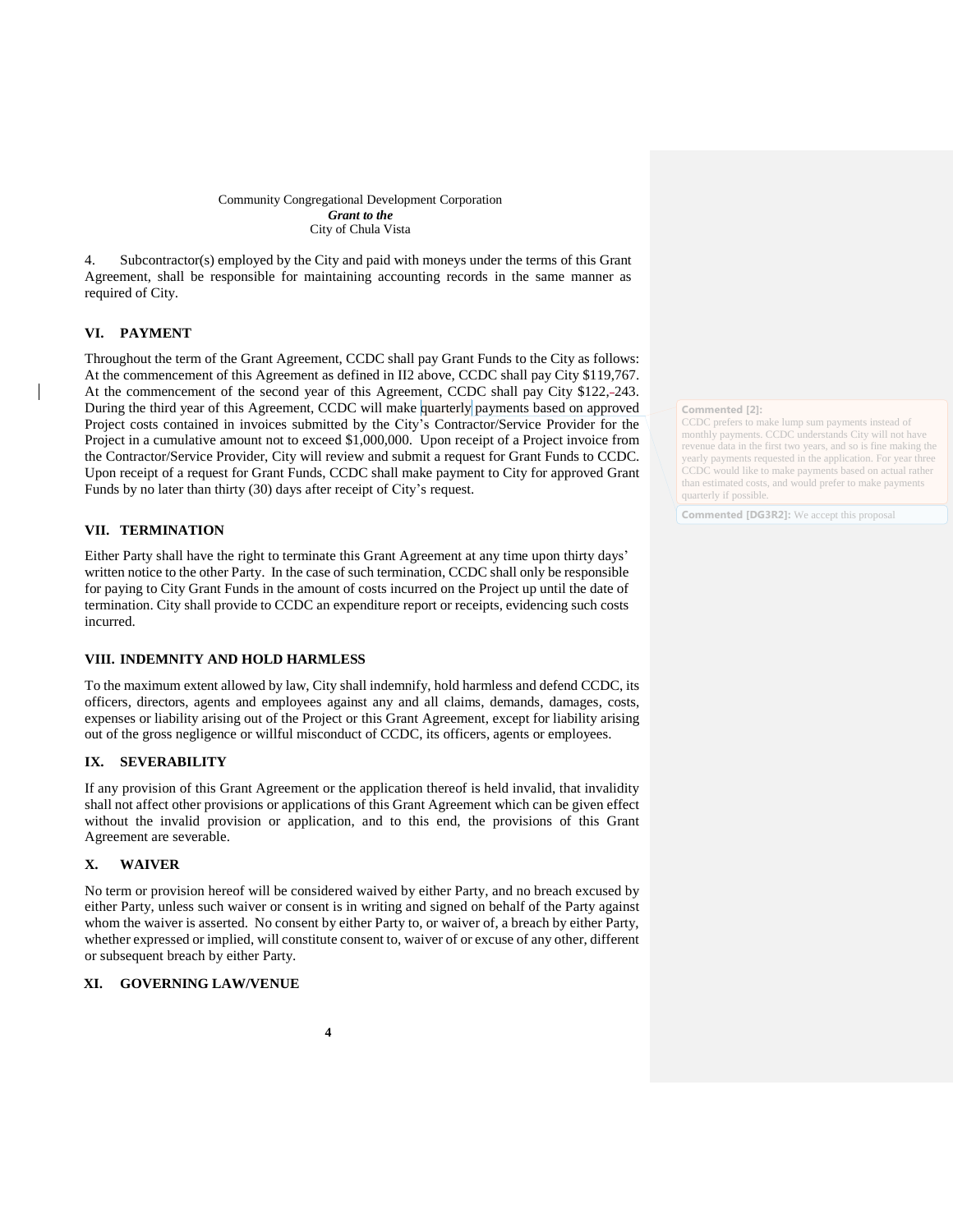This Agreement is governed by, and shall be interpreted in accordance with, the laws of the State of California. Any action arising under or relating to this Grant Agreement shall be brought only in the County of San Diego, State of California.

## **XII. NO AGENCY ACTUAL OR IMPLIED**

The Parties agrees that neither is acting as the agent of the other, and that their agents, and employees and subcontractors shall act in an independent capacity and are not officers, employees, or agents of the other Party.

## **XIII. NOTICES**

All notices, demands or requests provided for or permitted to be given pursuant to this Grant Agreement must be in writing. All notices, demands and requests to be sent to any Party shall be deemed to have been properly given or served if personally served or deposited in the United States mail, addressed to such Party, postage prepaid, registered or certified, with return receipt requested, at the addresses identified in this Agreement at the places of business for each of the designated Parties as indicated in section II.5., above.

## **XIV. ELECTRONIC SIGNATURES MAY BE USED**

Each Party agrees that the electronic signatures, whether digital or encrypted, of the Parties included in this Grant Agreement are intended to authenticate this writing and to have the same force and effect as manual signatures. Electronic Signature means any electronic sound, symbol, or process attached to or logically associated with a record and executed and adopted by a Party with the intent to sign such record, including facsimile or email electronic signatures, pursuant to the California Uniform Electronic Transactions Act (Cal. Civ. Code §§ 1633.1 to 1633.17) as amended from time to time.

#### **XV. ADMINISTRATIVE CLAIMS REQUIREMENTS AND PROCEDURES.**

No suit or arbitration shall be brought arising out of this Grant Agreement against City unless a claim has first been presented in writing and filed with City and acted upon by either party, in accordance with the procedures set forth in Chapter 1.34 of the Chula Vista Municipal Code, as same may be amended, the provisions of which, including such policies and procedures used by either party in the implementation of same, are incorporated herein by this reference. Upon request by either party, each shall meet and confer in good faith with either party for the purpose of resolving any dispute over the terms of this Agreement.

## **XVI. PUBLICITY**

The City agrees to acknowledge CCDC's sponsorship in all materials (e.g., website, brochures, reports and press releases) developed by or for this Project. Unless an exception is made in writing by a CCDC authorized representative, approved language should read: "This project was made possible by Community Congregational Development Corporation." This language should be used in conjunction with the approved CCDC logo, a copy of which is attached hereto as Exhibit C.

**Commented [4]:** 

It appears this is a carry over from the Norman Park contract That contract had three paragraphs all numbered XIII, and the City was confused as to where requested changes should be made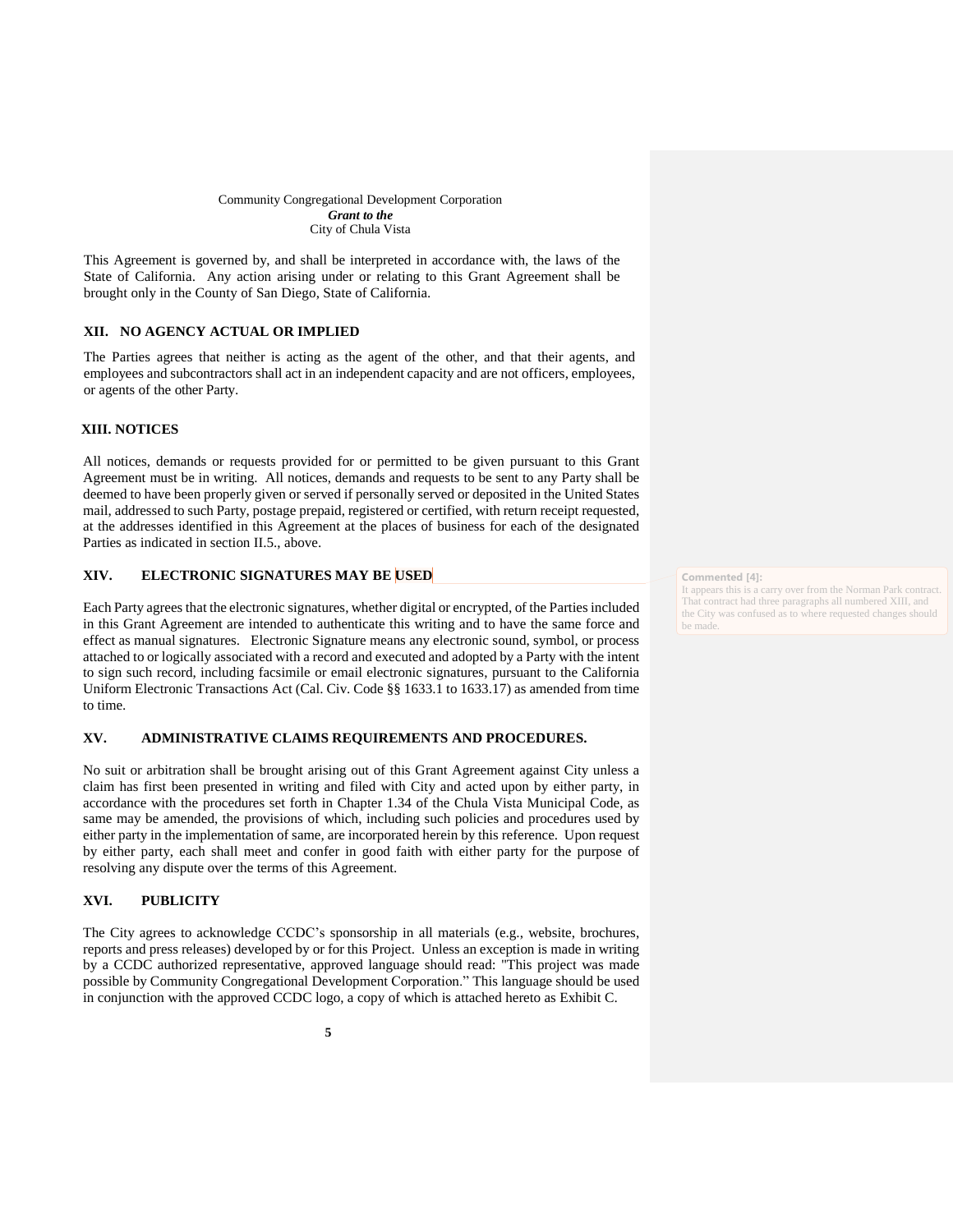**(End of page. Next page is signature page.)**

**6**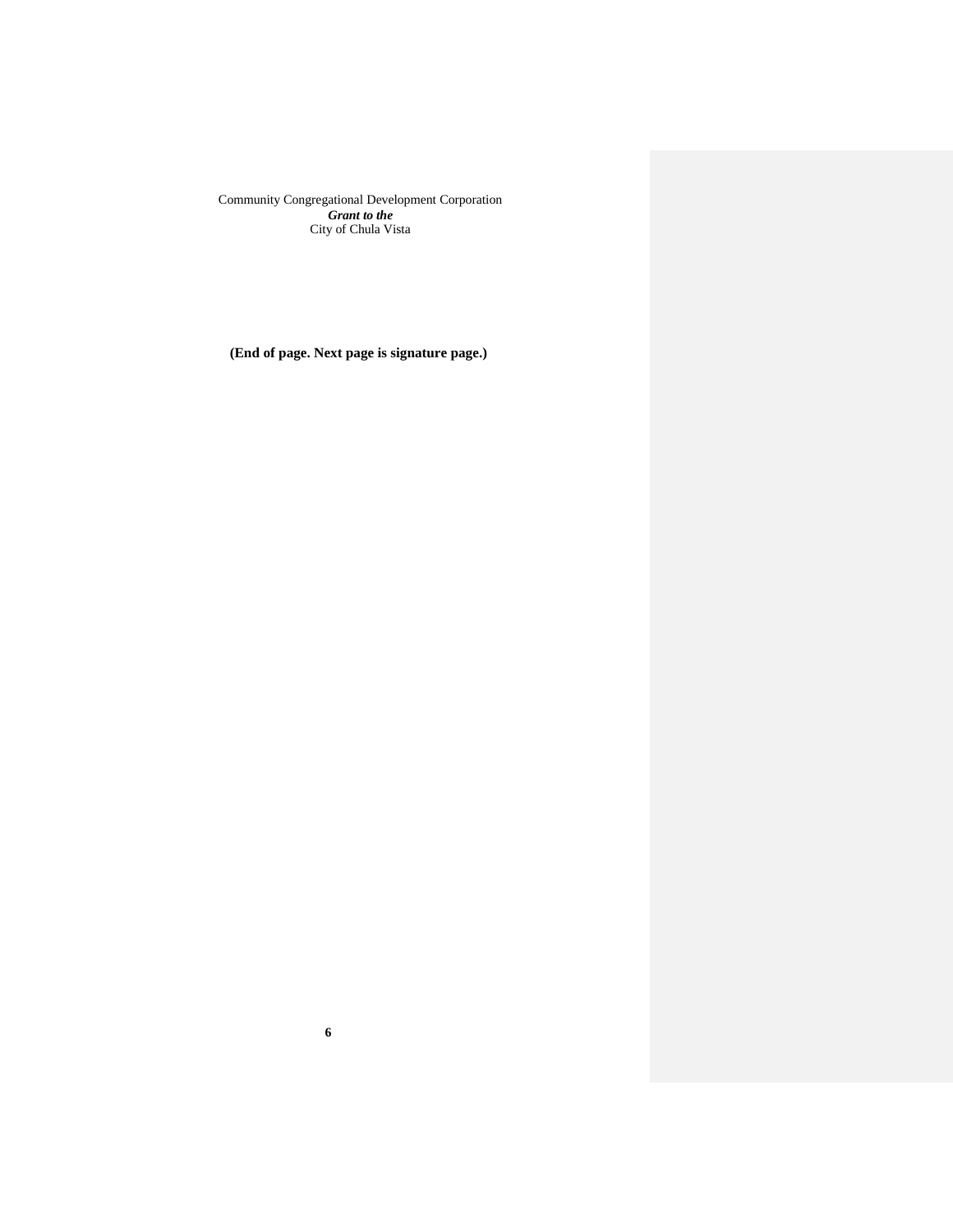## **SIGNATURE PAGE TO GRANT AGREEMENT**

IN WITNESS WHEREOF, by executing this Grant Agreement where indicated below, City and CCDC agree that they have read and understood all terms and conditions of the Grant Agreement, that they fully agree and consent to be bound by same, and that they are freely entering into this Agreement.

COMMUNITY CONGREGATIONAL DEVELOPMENT CORPORATION

CITY OF CHULA VISTA

BY:\_\_\_\_\_\_\_\_\_\_\_\_\_\_\_\_\_\_\_\_\_\_\_\_\_\_\_\_\_\_\_\_ BY: \_\_\_\_\_\_\_\_\_\_\_\_\_\_\_\_\_\_\_\_\_\_\_\_\_\_\_\_\_\_\_\_

DAVID HAND MARIA V. KACHADOORIAN

CITY MANAGER

PRESIDENT, COMMUNITY CONGREGATIONAL DEVELOPMENT **CORPORATION** 

DATE:\_\_\_\_\_\_\_\_\_\_\_\_\_\_\_\_\_\_\_\_\_\_\_\_\_\_\_\_ DATE: \_\_\_\_\_\_\_\_\_\_\_\_\_\_\_\_\_\_\_\_\_\_\_\_\_\_\_\_

APPROVED AS TO FORM

 $BY:$ 

 Glen R. Googins City Attorney

**7**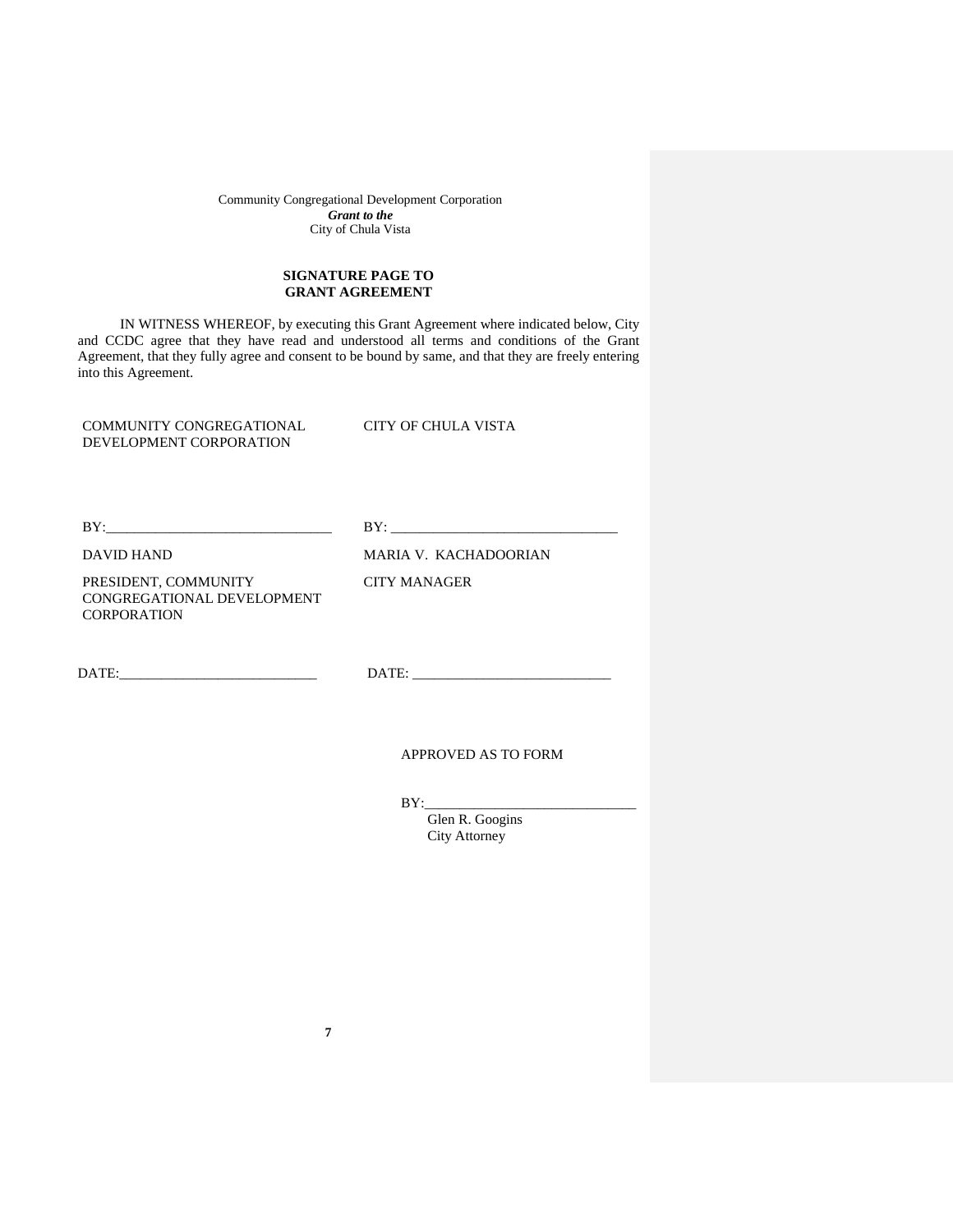# **EXHIBIT A**

**GRANT APPLICATION**

**[INSERT GRANT APPLICATION]**

**Formatted:** Centered, Tab stops: Not at 3.25"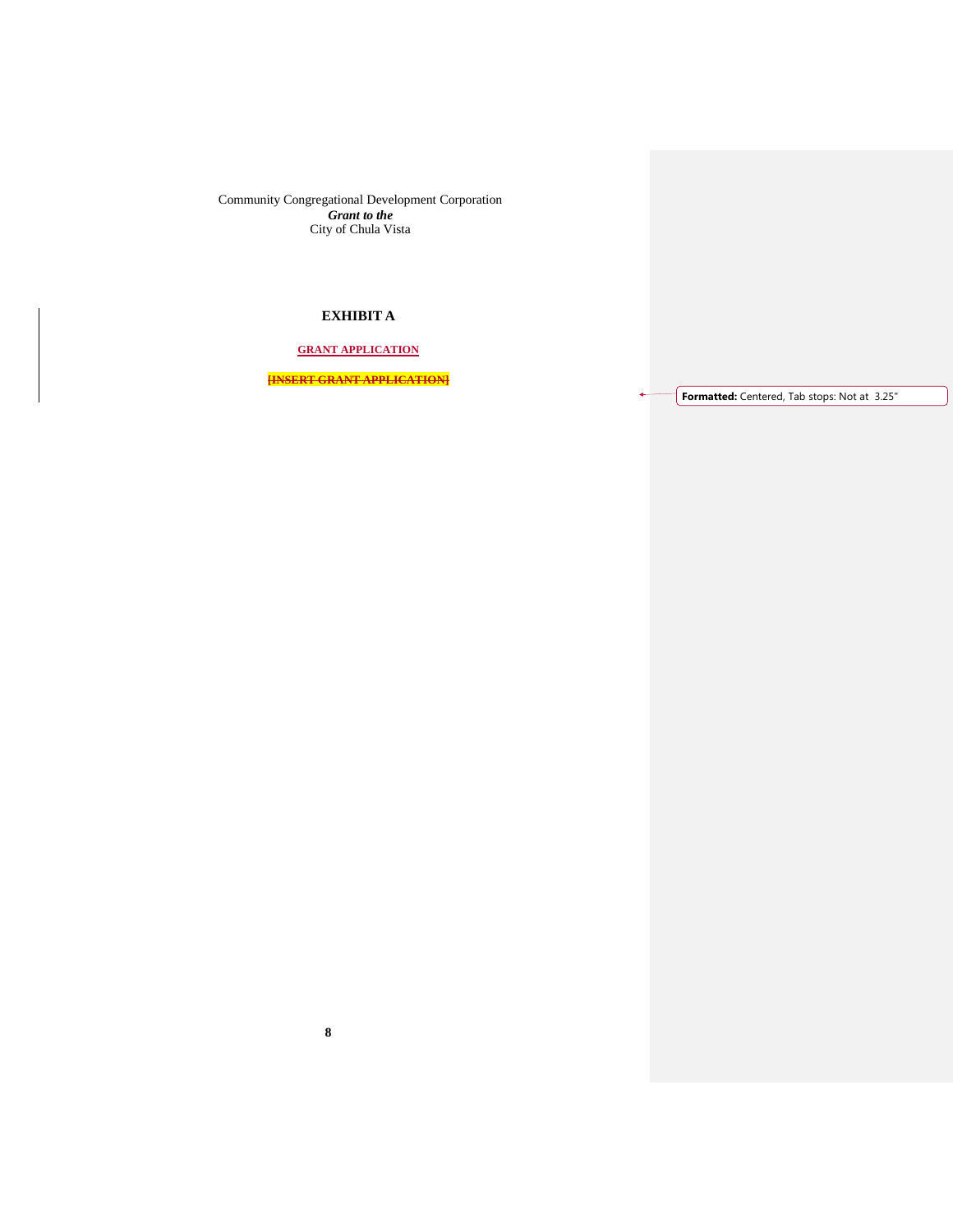### **EXHIBIT B**

## **ADDITIONAL GRANT REQUIREMENTS**

CCDC has approved the CV Community Shuttle grant application and commits to pay up to \$1,000,000 in Grant Funds to the City, subject to the terms and conditions in the Agreement and the following terms and conditions:

- The CV Community Shuttle will provide service to seniors at no cost during the duration that CCDC is funding the program, which is expected to be three years from commencement of this Agreement, unless otherwise extended or terminated as provided herein. Seniors will be defined under the AARP definition of those 55 and over;
- The CV Community Shuttle will provide service throughout the geographic area of Northwest Chula Vista as defined by the CMO grant administrator and City's agreement with its Contractor/Service Provider, as set forth in the map attached hereto as Exhibit D;
- The City will meet all program reporting requirements as outlined in Section V of the Grant Agreement, including providing ridership data and information, as appropriate, and program operation costs on an annual basis over the term of the grant funding;
- The City will work with CCDC on marketing and outreach opportunities, as appropriate, and in accordance with Section XVI of the Grant Agreement over the term of the Grant funding*;*
- CCDC acknowledges that City will be required to spend the Grant Funds in accordance with the terms and conditions as outlined in the executed CMO Voucher agreement and the CMO grant program.

**Commented [5]:** 

Has CMO approved the City's map? If so let's append it. If there are changes to the map we can meet and confer as to the areas covered.

**Commented [DG6R5]:** Yes, the map was approved by CMO and has been included in Exhibit D

### **Commented [7]:**

Right now we cannot agree to this as we have no idea what terms and conditions may be set forth in the Voucher agreement. Is this needed? If so please provide the Voucher agreement for our review.

**Commented [DG8R7]:** Voucher agreement was provided and language is acceptable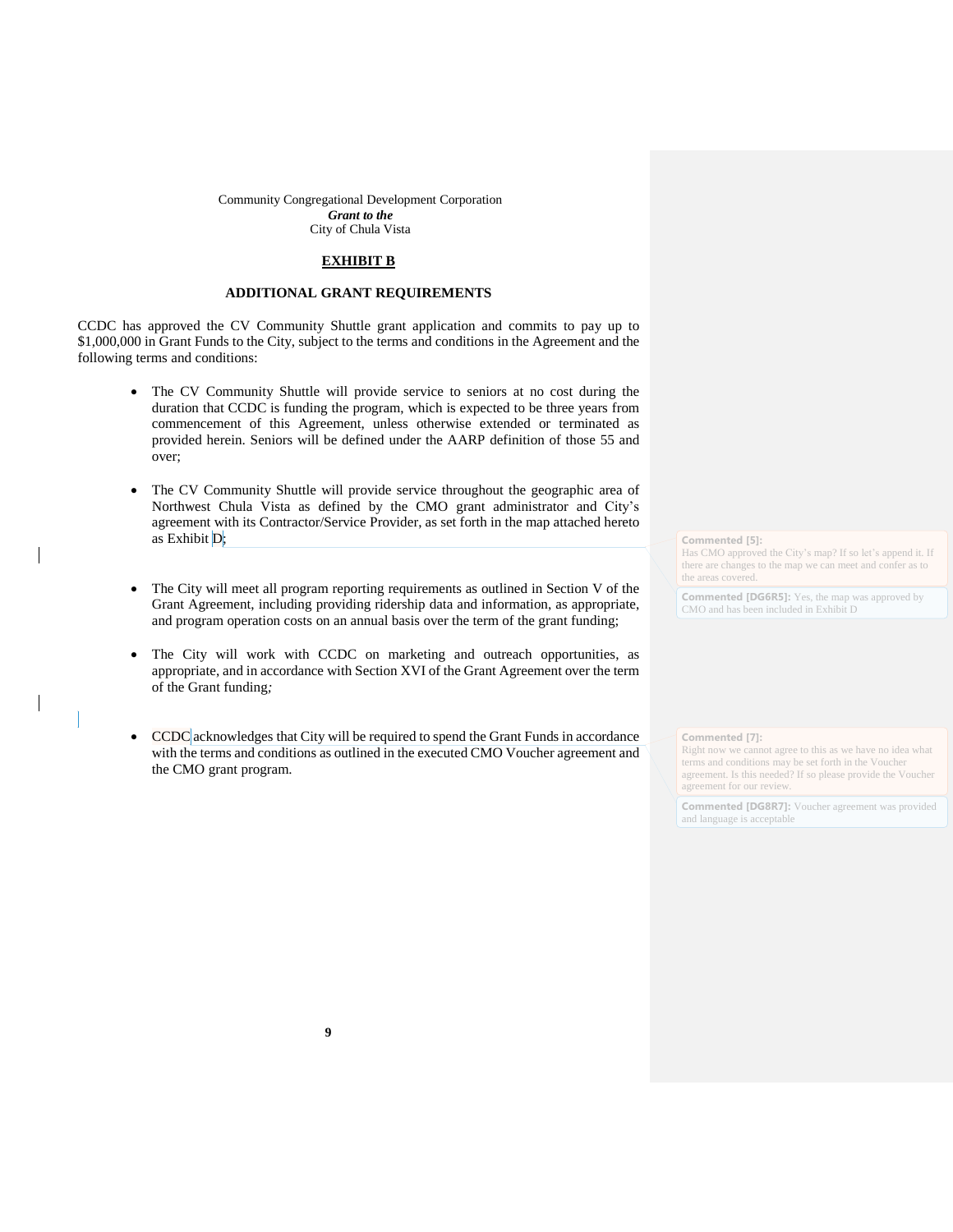# **EXHIBIT C**